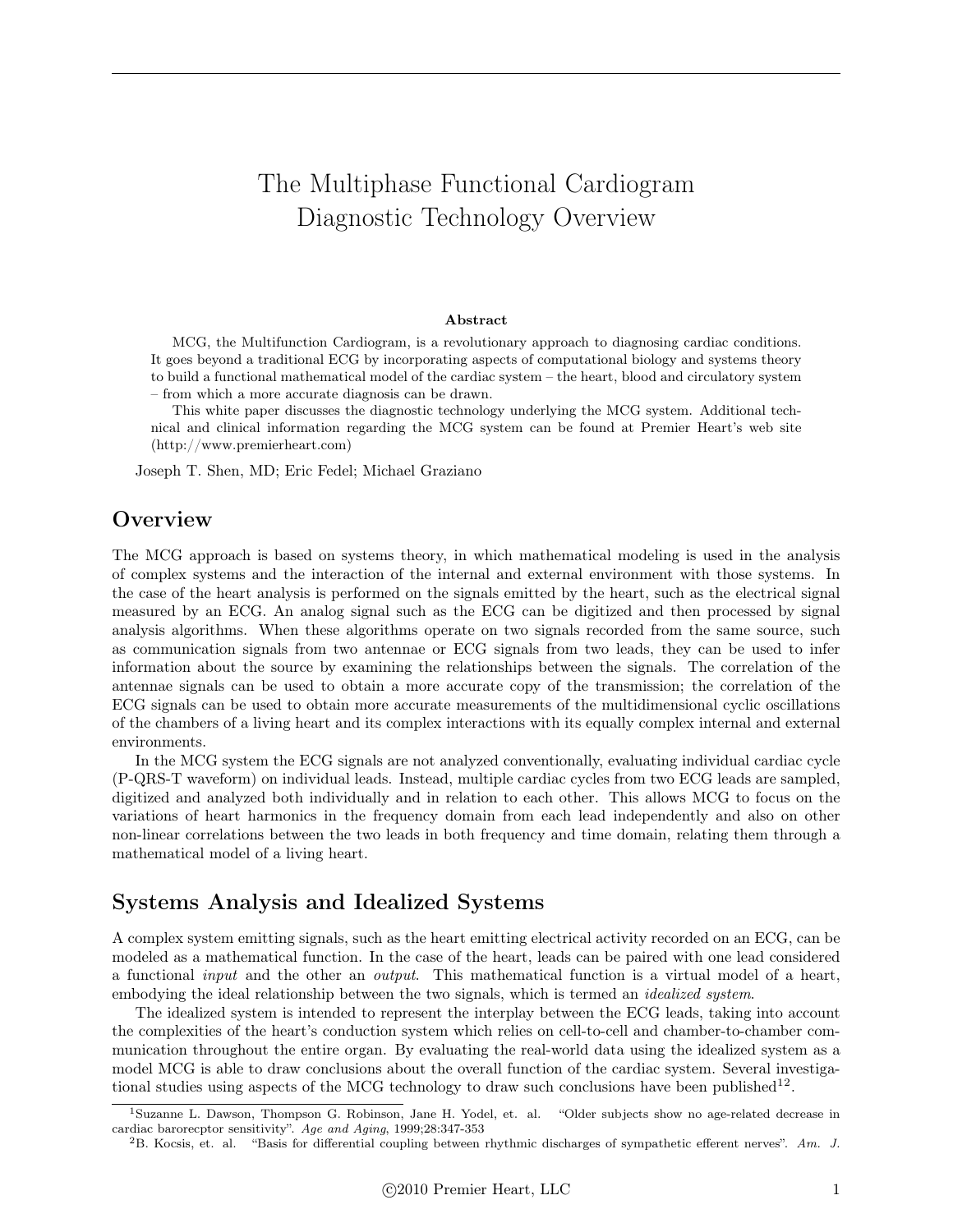### The MCG Diagnostic Technology

Premier Heart's MCG technology digitally records a resting ECG signal from two left ventricular leads (II and V5) over a brief period. This signal is then converted to the frequency domain, and the frequencydomain data processed through post-FFT signal averaging to maximize the signal-to-noise ratio3. This frequency domain data is then processed through a series of signal analysis functions and evaluated against empirically validated patterns in the mathematical model to reveal abnormalities in the ECG signal which are not expressed by conventional ECG methods.

MCG then derives a series of functional indices which quantify the detected abnormalities, and matches clusters of those indices against a database containing clinically validated patterns from thousands of normal and abnormal patients to produce a diagnosis for myocardial ischemia (including an evaluation of severity, representing the amount of the myocardium acting abnormally). The diagnosis of myocardial ischemia and the quantitative severity score have been rigorously validated in prospective, double-blind clinical studies, and MCG has consistently demonstrated high sensitivity ( $\geq 90\%$ ), and specificity (80%), with the ability to detect myocardial ischemia due to coronary artery disease with as little as 40% occlusion in a single vessel.

It is important to note that in many cases the abnormalities detected through the MCG analysis have been linked with pathologies through empirical research (allowing their use as diagnostic indicators) however the physiological processes involved may not be fully understood, presenting an avenue for further research and the potential development of new or improved treatment regimens.

### ECG Sampling Method

An ECG lead signal is a measurement of amplitude over time, and can only demonstrate fluctuations of voltage that occur in the time domain (arrhythmias). Assuming the heart is a single dipole generator of electrical current, the invisible or virtual dipole has an input and an output current that is then projected into three- dimensional vectorized space as the leads of a conventional 12-lead system. The limb precordial leads represent the vectors of the electrical projections of the myocardium in vivo.

Traditional ECG systems analyze the leads individually and sequentially to extract observable abnormal fluctuations of the waveforms based on empirical experience, e.g. S-T wave segment depression or elevations. This approach has not been fruitful in providing an accurate tool for use in diagnosing heart disease: traditional ECG methods have poor sensitivity (20%) in detection of myocardial abnormality as result of hemodynamically significant ischemia, and equally poor sensitivity  $(50\%)$  in detecting myocardial infarction<sup>4</sup>.

In order to uncover complex anomalies of the heart that are not apparent in the time domain, such as humero-myocardial interactions and structural remodeling, it is necessary to process two or more leads in other domains (such as the frequency domain) and evaluate them using a systems analysis approach. The two leads used in the MCG system are the V5 lead, a precordial lead which represents electrical activity in the left ventricle, and lead II, a limb lead which represents electrical activity from the right arm to the left leg or from head to toe along the left ventricular axis.

As MCG analysis operates on data in the frequency domain the sampling of the ECG signal focuses on frequencies up to 50 Hz in order to capture frequency domain components that fall between 1 Hz (a 60 bpm heart rate) and 35 Hz<sup>5</sup> (allowing the signal analysis to focus on the harmonics of a resting heart rate). To accomplish this MCG sampling is performed at 100 Hz, the Nyquist frequency or Nyquist limit: this is the highest frequency that can be coded at a given sampling rate in order to be able to fully reconstruct the analog ECG signal.

*Physol. Regulatory Integrative Comp. Physiol.* 1994;267:1008-1019

 $3$ Note that this is in contrast to "Signal-Averaged ECG" systems, which perform their averaging on the raw ECG data over an extended period of time, potentially losing minor harmonics in the signal. MCG employs signal averaging to eliminate noise introduced by the FFT algorithms.

<sup>4</sup>Welch RD, Zalenski RJ, Malmgren JA, et al. "Prognostic Value of a Normal or Nonspecific Initial Electrocardiogram in Acute Myocardial Infarction". *JAMA* 2001; 286:1-2.

 $5$ Premier Heart's empirical research as shown that 85-90% of the power output of a normal human heart occurs at frequencies below 35Hz.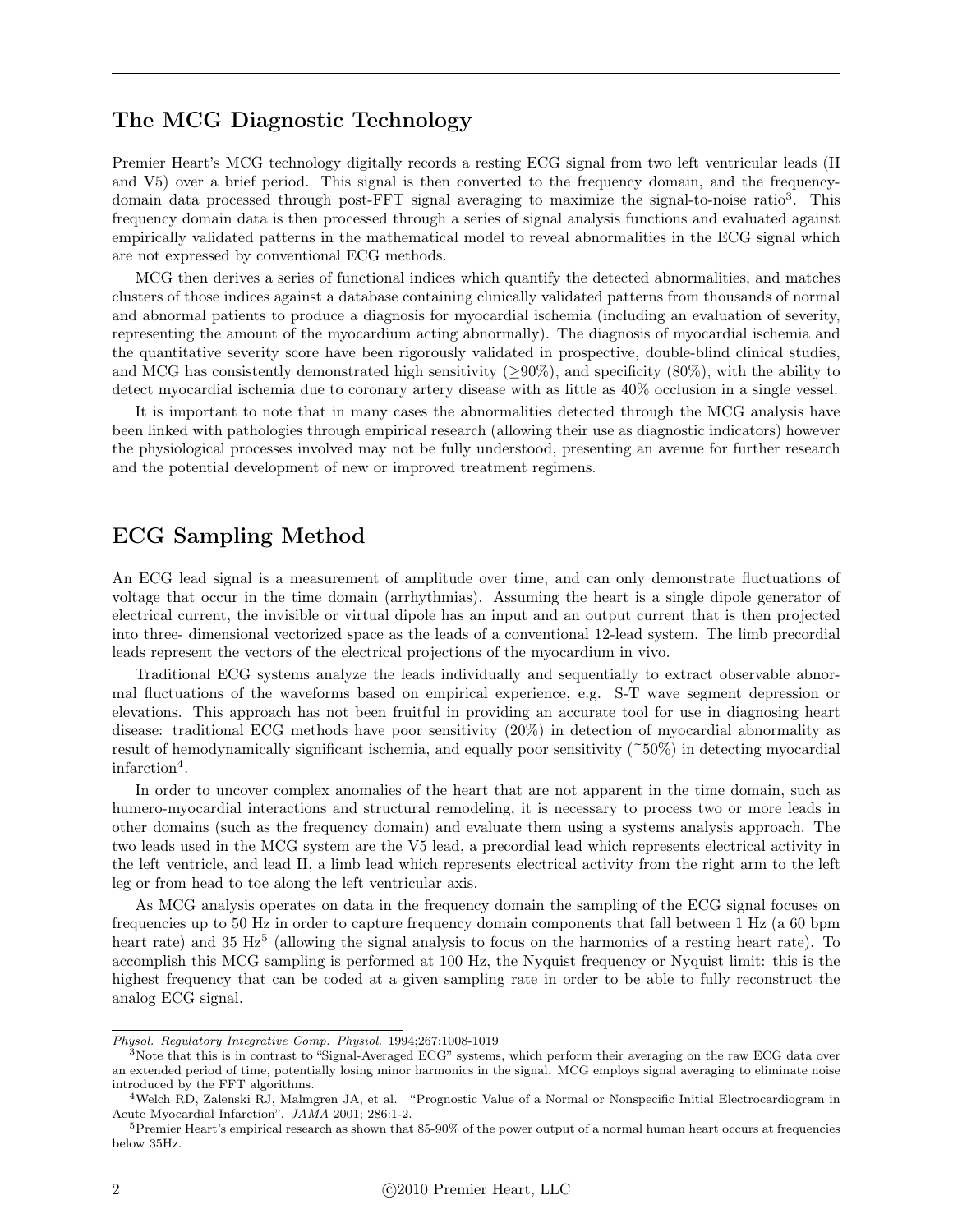# Signal Analysis

The systems analysis approach treats the heart as a complex system emitting periodic signals which are captured by the ECG leads. These signals are inter-related, with the relationship carrying information about the function of the heart which are not visible in conventional ECG representations. This latent information includes anomalies which can be caused by a variety of pathologies, including myocardial oxidative stress due to reduced blood or oxygen supply, or myocardial cellular hypertrophy due to increased systemic resistance, consequences of systemic hypertension or imbalance in supply-and-demand due to ischemic heart disease.

MCG analysis considers the ECG signals in three phases:

- 1. The leads are analyzed independently, generating amplitude and frequency data which provides information similar to a traditional ECG
- 2. The leads are analyzed in relation to each other, generating cross-correlation and coherence data (latent and not visible with traditional ECG technology)
- 3. The leads are analyzed as the input and output of a system, generating phase angle shift, impulseresponse and transfer function data (also latent and not visible on a traditional ECG)

The results of this three phase analysis can indicate abnormalities of the heart, which have been found empirically to represent early (i.e. subcritical coronary artery athromas as little as 40% single vessel disease) to later stages (severe multiple vessel diseases due to critical stenosis) of myocardial pathologies. In particular, the power spectra analysis, impulse response, phase shift, and cross correlation data have been found to be highly sensitive to the changes in heart mechanical and/or electrical functions as result of ischemia.

It is very important to note that the information from each function can not be used directly to derive a diagnosis While patterns are indicative of potential diagnoses only the integrated clusters of abnormal expressions across all of the functions can be used to represent the system's behavior. These are the functional indices used by MCG to achieve its high level of accuracy.

# The Diagnostic Functions

MCG analysis can be viewed as a series of layered abstractions representing the cardiac data:

- The raw ECG data
- Amplitude Data
- Frequency Data
- Transfer Data (the relationship between two leads in the frequency domain)
- Correlation Data (the relationship of the amplitude and transfer data between two leads)

#### Amplitude Analysis - The amplitude histogram

The *amplitude histogram* represents he statistical distribution, or frequency of occurrence, of the voltage in the ECG signal. The histogram depicts the beat-to-beat variations in amplitude for each lead, which can provide information on chronic conditions, ventricular voltage distribution, and non-uniform, variable or unstable amplitude in the cardiac cycle.

#### Frequency Analysis - The Auto-Power Spectrum

The *auto power spectrum* is a measure of the power in watts of each frequency of an ECG signal. The peak with the lowest frequency in the auto power spectrum represents the heart rate, which is generally between 1Hz and 1.2Hz (60-72 bpm); higher frequency peaks will generally have less power than lower frequency peaks, with the signal generally fading out at approximately 35 Hz.

The auto power spectrum data can be used to identify pathological conditions such as fast or slow heart rate, arrhythmias, and fibrillation. In addition, the peak-to-peak power amplitude abnormal distribution correlates well with clinical conditions such as myocardial ischemia, hypertensive heart disease, congestive heart failure or Cardiogenic Shock.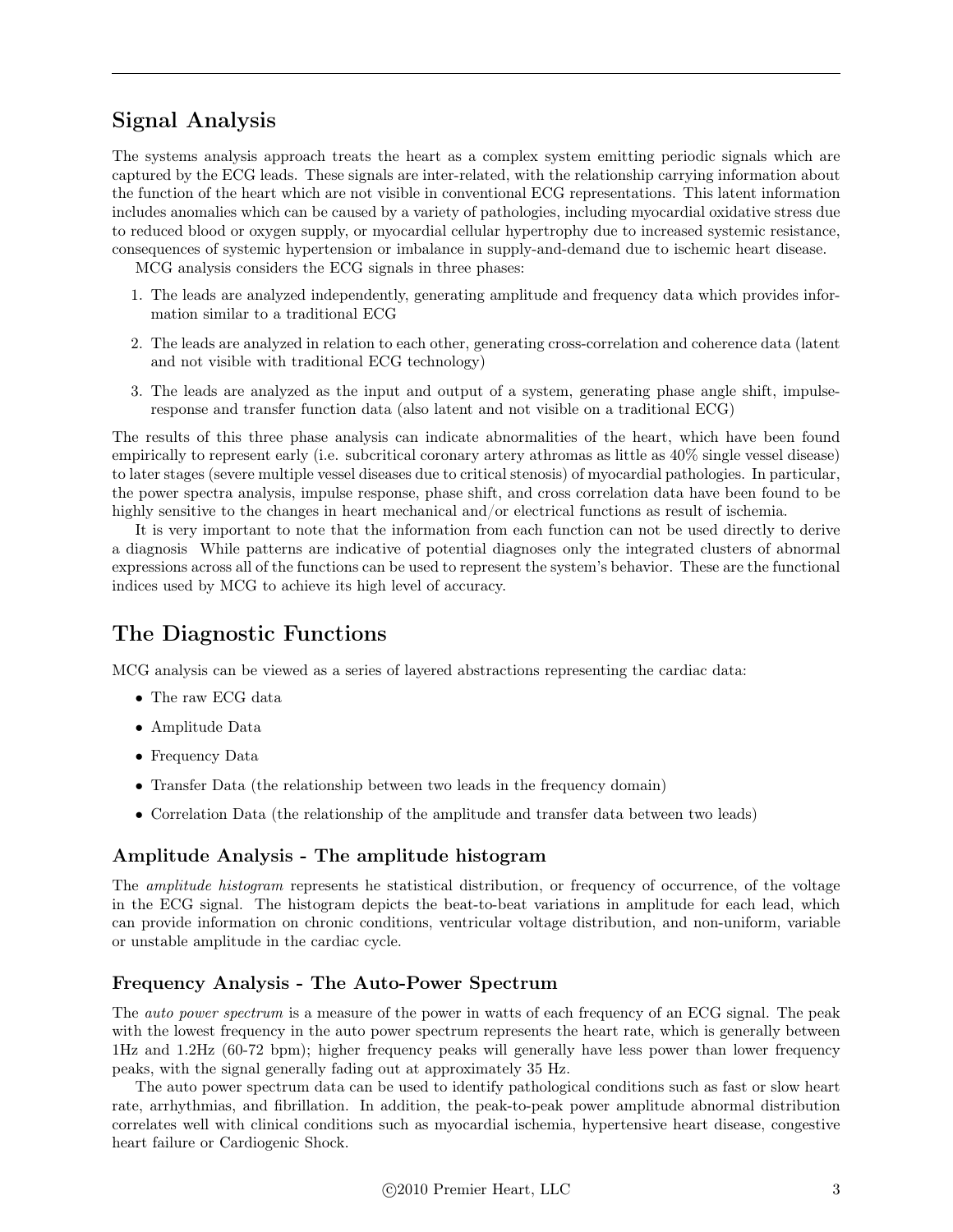#### Transfer Analysis - The Transfer Function, Impulse-Response and Phase Angle Shift

The transfer function is used to quantify the relationship between two ECG leads. This relationship is purely in the frequency domain: the transfer function determines the ratio of the auto power spectra of the two leads to their cross power spectrum. The result is a number whose components represent the amplitude ratio and the angle of the phase shift between the two ECG signals.

The *transfer* or *process frequency response* function is the operation of the heart, which generates the output signal from the input signal: it embodies the relationship between the two signals. When the two leads have a close relationship, i.e. when the transfer function output is determined largely by the input, then interference is low and the system is "normal"6. When the leads are not closely related, i.e. the output of the transfer function is determined by many factors in addition to the input, then interference is high and the system is abnormal7, based on what we observed from abnormal population data.

The *impulse response* function measures the continuous activation and response of the cardiac system between input and output. It is derived from the transfer function using a reverse Fourier Transform, and is expressed in the time domain as the latency for each amplitude peak in millivolts.

The impulse response function uses the V5 lead as system input and lead II as system output; this makes the impulse response function an idealized system which generates Lead II from Lead V5 in response to a unit impulse. Since the heart is constantly in motion, the input/output systems approach becomes essential for expressing impulse response.

The impulse response function is used to measure the quality of the system: high amplitudes with latency greater than 10 ms indicate excessive oscillation, which suggests a degraded system. Impulse response data can be used to detect changes in the cardiac muscle and in blood flow, including ventricular remodeling, increases or decreases in myocardial compliance, conduction blockage or delays, and potential arrhythmia. In addition, distortion in the impulse response can indicate part of the cardiac cycle not visible in the conventional ECG signal, including hidden arrhythmias.

The *phase angle shift* function is the comparison of an actual waveform (the auto power spectrum of each lead) to an ideal waveform (the cross power spectrum of the two leads). This is expressed as the angle in degrees of the phase shift for each frequency: essentially, the relative angles of the harmonics at a specific frequency to each other. The angle represents the delay between the two leads, so that a greater angle is evidence of higher degrees of asynchronization; positive angles indicate angle shift favoring the input lead (V5), and negative angles indicate angle shift favoring the output lead (II). Asynchrony between the leads may be due to infarction, myocardial ischemia, and myocardial hypertrophies.

#### Correlative Analysis The Coherence and Cross Correlation Functions

The correlative analysis of the ECG leads is based on the frequency domain, time domain and transfer function analysis. Each of the heart rate harmonics is characterized by its phase shift and amplitude, and the correlation analysis uses these to determine the systemic relationship between the ECG leads.

The *coherence* or *condensation* function represents the correspondence of the amplitude, frequency, and phase shift of two ECG leads<sup>8</sup>. Coherence is expressed as the amplitude ratio of the two leads squared for each frequency; the result is a measure of the correspondence of the output energy of the two leads. The coherence function is primarily useful in the frequency band of the heart harmonics as higher frequencies exhibit little variation in amplitude ratio. During analysis, the coherence of the frequency of the highest peak in both the auto power spectrum and the amplitude ratio of the transfer function is examined. Low coherence for a heart rate harmonic indicates decreased output energy, and correlates well with low ejection fractions: if both frequencies have low coherence, the ejection fraction is likely to be below 40% in more than  $80\%$  of patients<sup>9</sup>.

The *cross correlation* of the auto power spectra of two ECG leads provides the linear relation between the R-waves of the ECG signals, expressed as the measure of amplitude in millivolts over time. This correlation

<sup>6</sup>As determined by empirical observation of subjects who have been clinically validated as free of pathology.

<sup>7</sup>As determined by empirical observation of subjects with clinically validated pathologies, and compared to subjects free of pathology.

<sup>8</sup>Because each harmonic of the heart rate is characterized by its frequency, amplitude, and phase shift, the coherence function can be viewed as a measure of what distinguishes each harmonic component. This allows the harmonics of the heart rate to be directly compared.

<sup>&</sup>lt;sup>9</sup>Premier Heart bases the correlation of ejection fraction to coherence on empirical research.